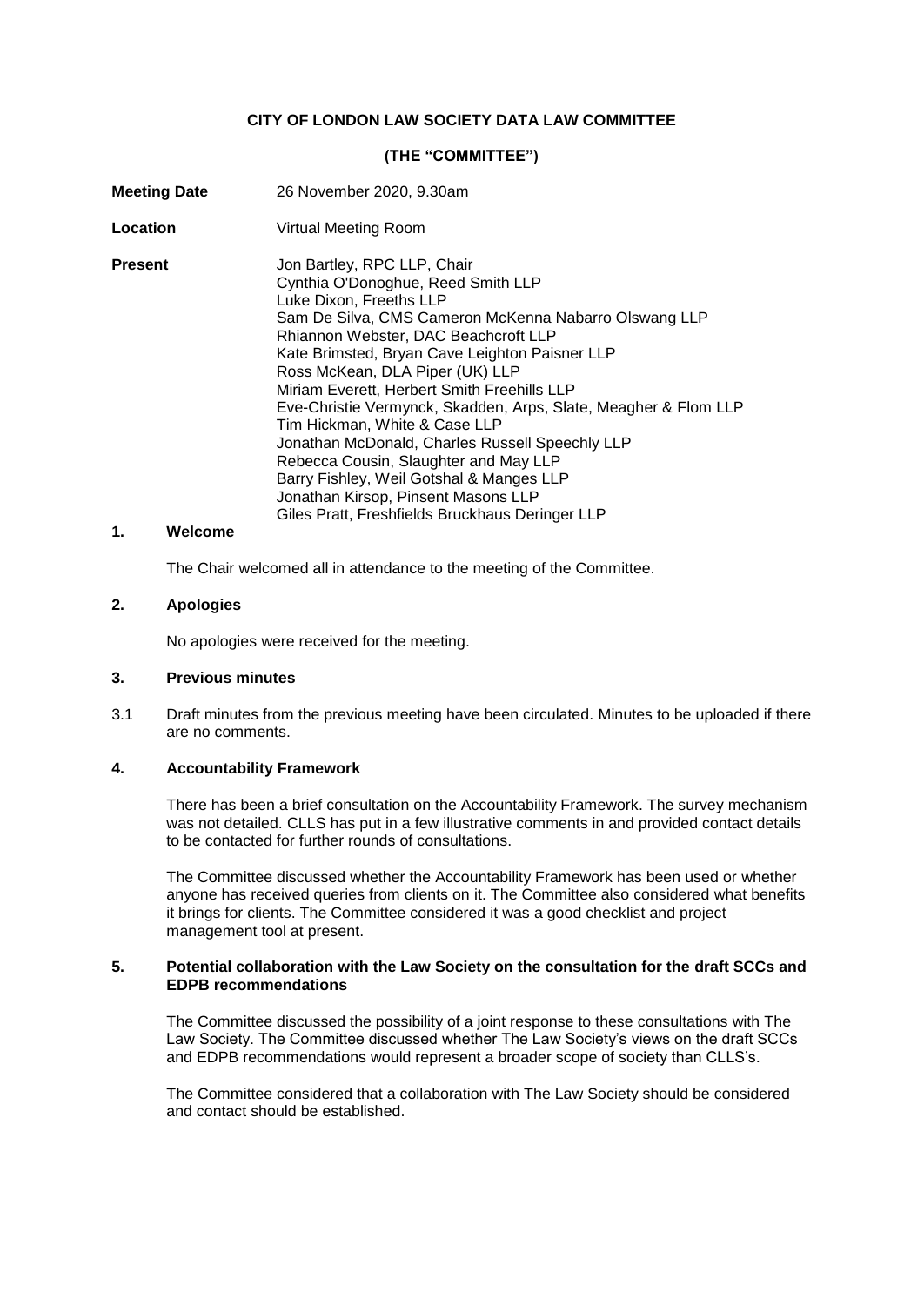## **6. Draft EDPB recommendations for supplemental measures for international transfers**

The Committee discussed the practical implications of the draft EDPB recommendations and the consultation period. The consultation response on behalf of CLLS will be coordinated by HSF.

### 6.1 **Third country laws assessments**

The draft EDPB recommendations are outsourcing the risk assessment of third countries' laws to the private sector. The Committee agreed that a risk-based approach would be beneficial, otherwise requesting organisations, irrespective of their size, to conduct objective assessments of the laws of third countries will:

- put a strain on organisations' resources;
- force them to keep their data within the EEA or risk non-compliance; and / or
- create divergence among the decisions made by organisations.

## 6.2 **Case studies**

The case studies included by the EDPB in its draft recommendations are welcomed, however the Committee noted that they are very detailed and do not allow for interpretation. The Committee noted and discussed the practical implications of the case studies, including data localisation and derogations.

### 6.3 **Market reaction**

Organisations and their customers will need to create a relationship of trust to ensure customers are comfortable with their data being transferred to a third country.

Organisations may be reluctant to sign up to long term agreements in light of the uncertainty created by the *Schrems II* decision.

# **7. Draft SCCs consultation**

The Committee discussed the implications of the draft SCCs and the consultation period. The consultation response on behalf of CLLS will be coordinated by RPC.

## 7.1 **Repeal of current SCCs**

The Committee discussed the repeal of the current SCCs and the impact on organisations, which will need to bear the administrative and cost burden of repapering their documentation.

## 7.2 **Discussion**

The Committee discussed:

- o the impact on onwards transfers and the added complication of Brexit;
- o the issue of data repatriation created by the processor to controller clauses; and
- o the enforceability of certain terms in the SCCs.

## 7.3 **Market reaction**

Global supply chains will need to rethink their transfers and potentially engage new suppliers.

Some clients have also asked law firms to be more transparent about their data transfers, but this has not been very widely encountered.